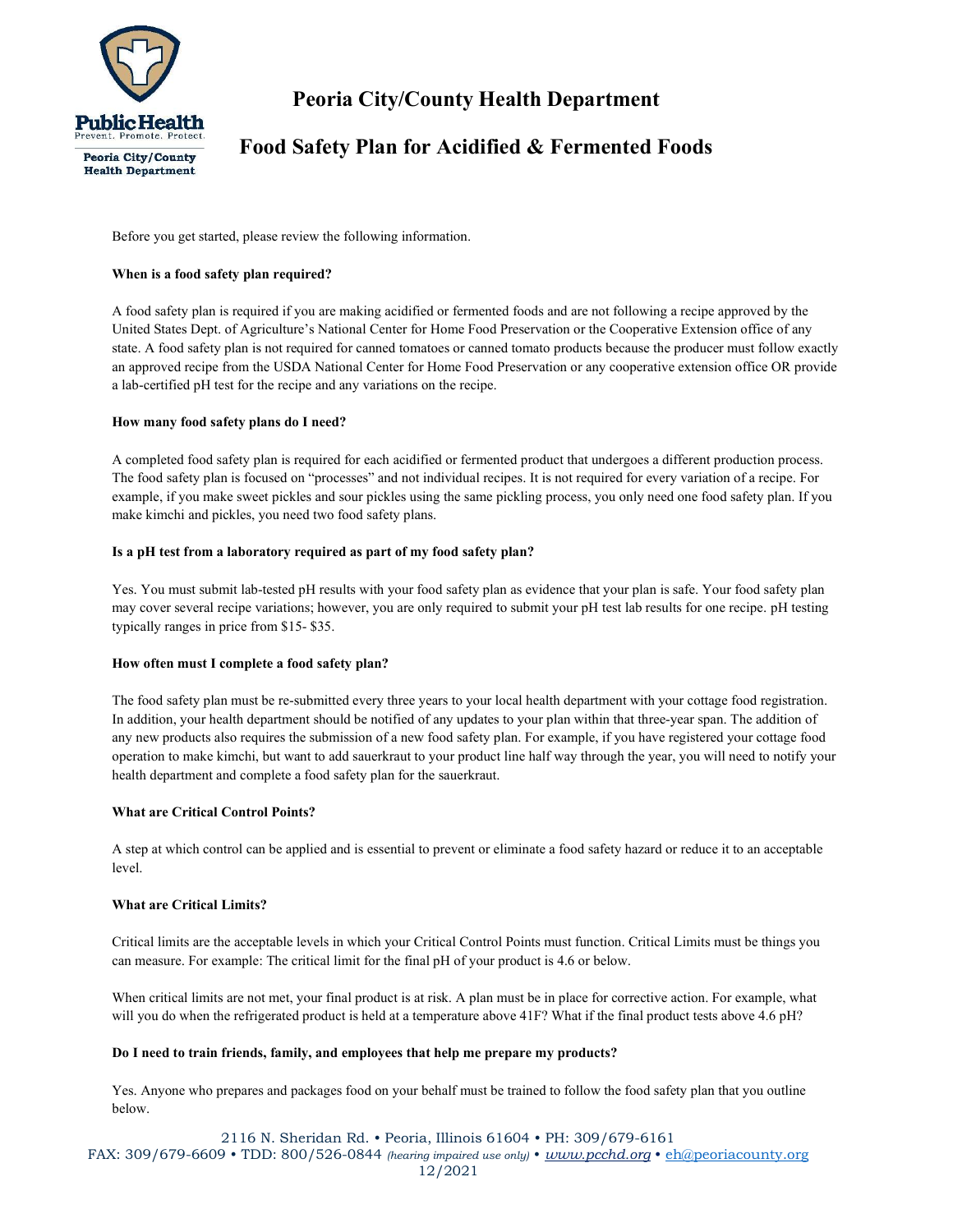# COTTAGE FOOD SAFETY PLAN

Complete the questions below to create your Food Safety Plan. This food safety plan is focused on processes and not individual recipes. Please complete the following Food Safety Plan for each acidified and fermented food with a different production process.

- 1. Your Name:
- 2. Your Cottage Food Business Name:
- 3. What category of products will this food safety plan be for? (you need a separate food safety plan for each category of product with a different process)
- 4. Please include a list of all ingredients in your recipe and possible variations (quantities, measurements, and varieties are not required). Indicate if ingredients are fresh or otherwise processed (i.e. dried, pickled, etc.).
	- a. If using a processed food product as an ingredient (i.e. jam, pickled peppers, etc) you need only include the name of the product and not all of the individual ingredients that make up that product
- 5. Do you intend the product to be shelf stable, or to be refrigerated or frozen?
	- □ Shelf Stable ⬜ Refrigerated ⬜ Frozen
- 6. Please select the equipment you will use in the production process.
	- Monitoring Devices ⬜ Thermometer  $\Box$  Digital pH meter  $\Box$  pH strips Additional:
	- Utensils
	- $\Box$  Large metal pots
	- ⬜ Canner  $\Box$  Metal spoons
	- $\Box$  Funnel
	- $\Box$  Strainer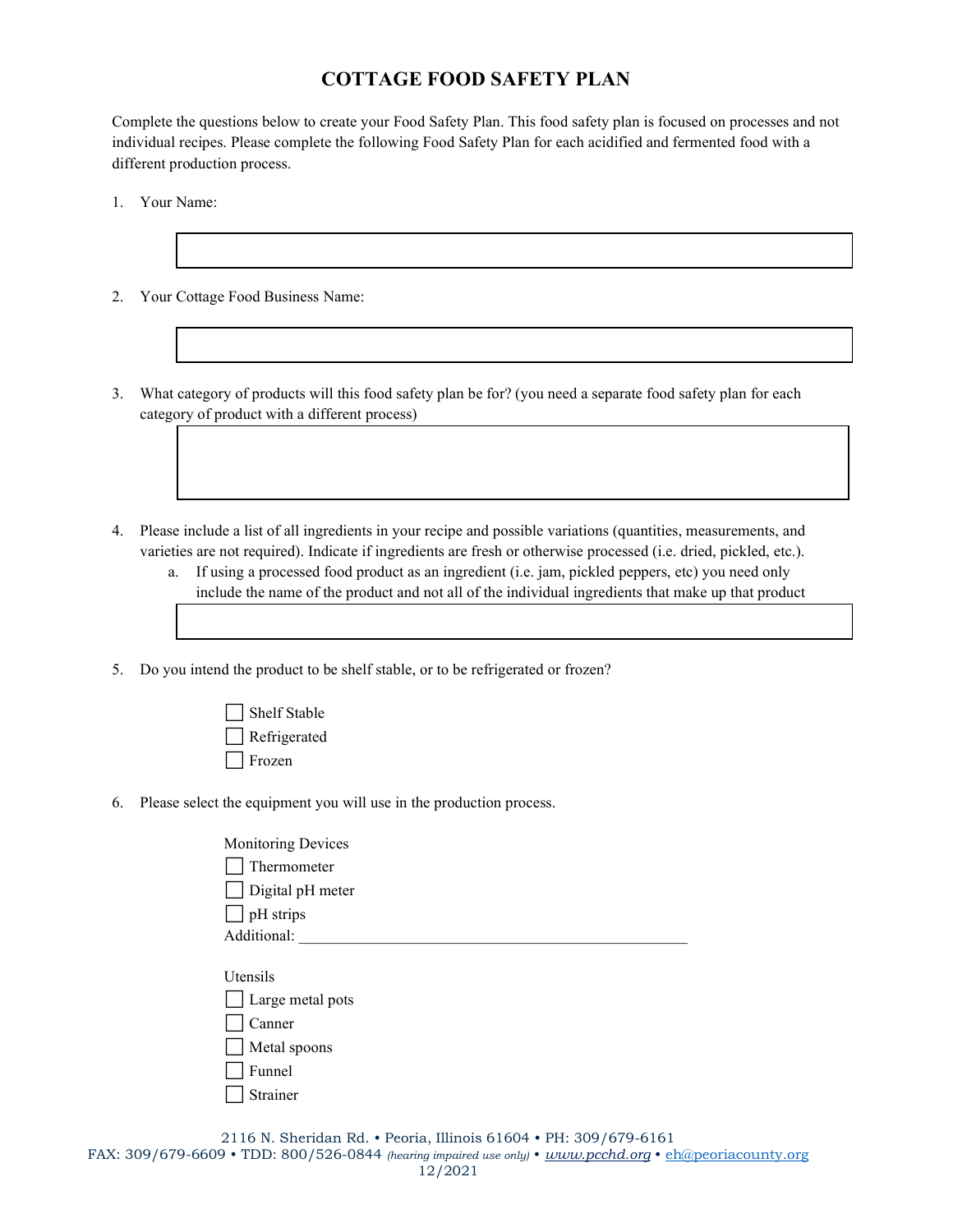| $\Box$ Measuring devices |
|--------------------------|
| $\Box$ Knife             |
| Non-wooden Cutting Board |
| Mandolin                 |
| $\Box$ Vegetable Peeler  |
| $\Box$ Blender           |
|                          |

Additional:

- 7. Describe your process for cleaning cooking equipment:
- 8. Describe your production process with a flow diagram. See example below:

| <b>Sample Acidified Food Flow for Pickles</b> | Include your flow diagram here |
|-----------------------------------------------|--------------------------------|
| Receive whole vegetables                      |                                |
| Prepare equipment                             |                                |
|                                               |                                |
| Wash, cut, refrigerated                       |                                |
| Pack in jars                                  |                                |
|                                               |                                |
| Cover with a hot brine                        |                                |
| Process jars                                  |                                |
|                                               |                                |
| Cool                                          |                                |
| Measure equilibrium pH                        |                                |
| Label                                         |                                |
|                                               |                                |
| Store                                         |                                |
| Sell product                                  |                                |

9. Describe how and where your products will be stored

10. Describe how your products will be transported (if applicable)